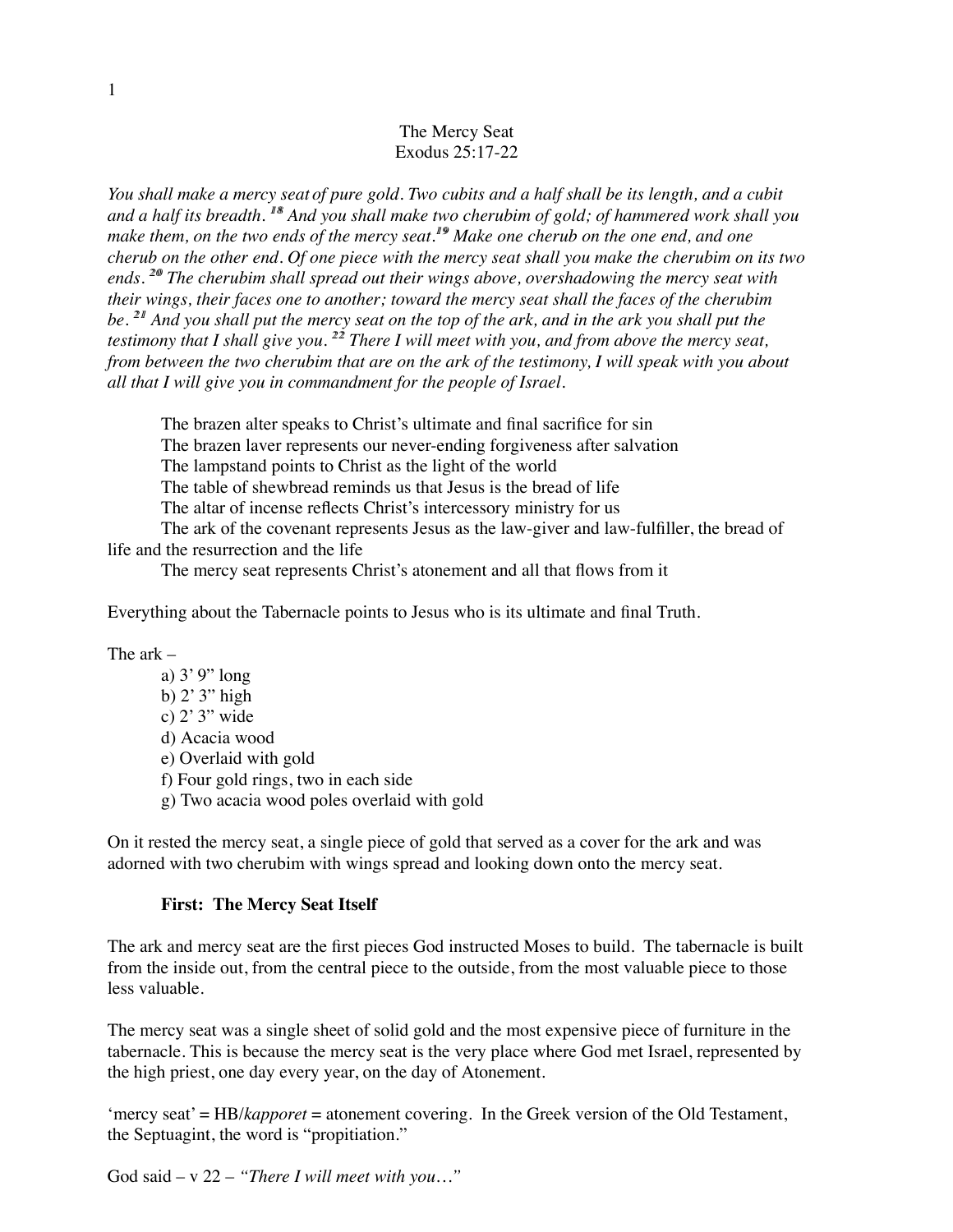This means the Holy of Holies was God's earthly throne room and the mercy seat/ark was God's earthly throne.

1 Chronicles 28:2 – *I had it in my heart to build a house of rest for the ark of the covenant of the LORD and for the footstool of our God,*

Psalm 80:1 - *Give ear, O Shepherd of Israel, you who lead Joseph like a flock. You who are enthroned upon the cherubim, shine forth.*

Psalm 99:1 - *The LORD reigns; let the peoples tremble! He sits enthroned upon the cherubim; let the earth quake!*

Jeremiah 3:16-17a - *…in those days, declares the LORD, they shall no more say, "The ark of the covenant of the LORD." It shall not come to mind or be remembered or missed; it shall not be made again.* <sup>17</sup> At that time Jerusalem shall be called the throne of the LORD, and all nations *shall gather to it, to the presence of the LORD in Jerusalem*

Does this mean that God was contained in and limited by the ark? No!

1 Kings 8:27-30 - *"But will God indeed dwell on the earth? Behold, heaven and the highest heaven cannot contain you; how much less this house that I have built!* <sup>28</sup> Yet have regard to the *prayer of your servant and to his plea, O LORD my God, listening to the cry and to the prayer that your servant prays before you this day,* <sup>29</sup> that your eyes may be open night and day toward this *house, the place of which you have said, 'My name shall be there,' that you may listen to the prayer that your servant offers toward this place.* <sup>30</sup> And listen to the plea of your servant and of *your people Israel, when they pray toward this place. And listen in heaven your dwelling place, and when you hear, forgive.*

Acts 17:24-25 - *The God who made the world and everything in it, being Lord of heaven and* earth, does not live in temples made by man, <sup>25</sup> nor is he served by human hands, as though he *needed anything, since he himself gives to all mankind life and breath and everything.*

God's throne is in heaven  $(Ps\ 11:4; 123:1; Is\ 40:22)$  and the earth is his footstool  $(Is\ 66:1)$  yet, his presence visited Israel.

## **Second: The Cloud of Glory**

a) When God first appeared to Abraham

Genesis 15:17b - *a smoking fire pot and a flaming torch passed between these pieces.*

b) When God led Israel through the wilderness

Exodus 13:21-22 - *And the LORD went before them by day in a pillar of cloud to lead them along the way, and by night in a pillar of fire to give them light, that they might travel by day and by night. 22 22 The pillar of cloud by day and the pillar of fire by night did not depart from before the people.*

# c) When God descended among Israel

Exodus 19:11b & 16-18 - *For on the third day the LORD will come down on Mount Sinai in the sight of all the people….On the morning of the third day there were thunders and lightnings and a thick cloud on the mountain and a very loud trumpet blast, so that all the people in the camp trembled. 17 17 Then Moses brought the people out of the camp to meet God, and they took their stand at the foot of the mountain. 18 18 Now Mount Sinai was wrapped in smoke because the LORD had descended on it in fire. The smoke of it went up like the smoke of a kiln, and the whole mountain trembled greatly.*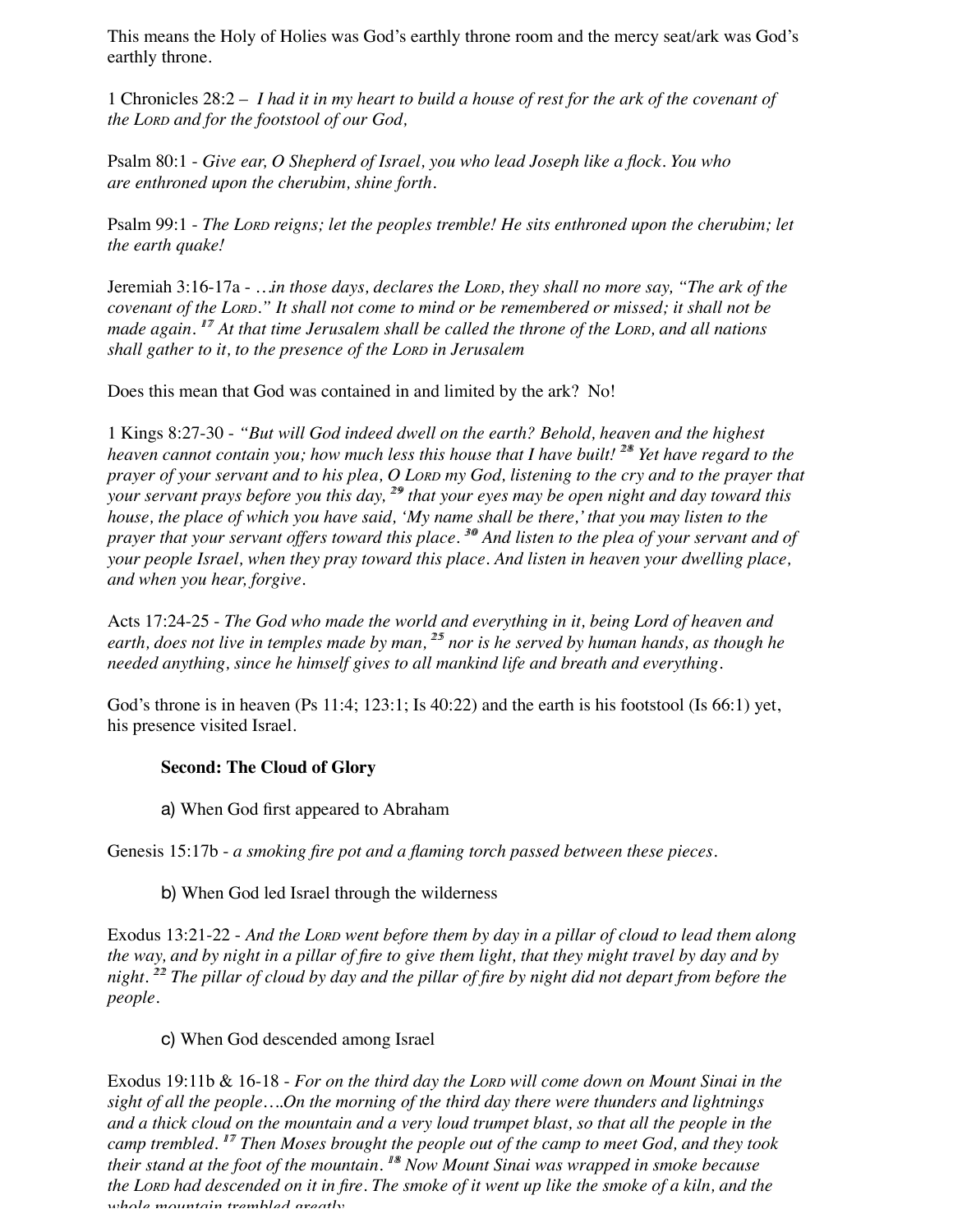*whole mountain trembled greatly.*

d) When God appeared in the tabernacle

Exodus 40:34-38 - *Then the cloud covered the tent of meeting, and the glory of the LORD filled the* tabernacle.<sup>35</sup> And Moses was not able to enter the tent of meeting because the cloud settled on *it, and the glory of the LORD filled the tabernacle. 36 36 Throughout all their journeys, whenever the cloud was taken up from over the tabernacle, the people of Israel would set out. 37 37 But if the cloud was not taken up, then they did not set out till the day that it was taken up.* <sup>38</sup> For the cloud *of the LORD was on the tabernacle by day, and fire was in it by night, in the sight of all the house of Israel throughout all their journeys.*

Leviticus 16:4 - …*I will appear in the cloud over the mercy seat.*

Unlike the gods that Elijah mocked –

1 Kings 18:27-29 - *And at noon Elijah mocked them, saying, "Cry aloud, for he is a god. Either he is musing, or he is relieving himself, or he is on a journey, or perhaps he is asleep and must be awakened." 28 28 And they cried aloud and cut themselves after their custom with swords and* lances, until the blood gushed out upon them.<sup>29</sup> And as midday passed, they raved on until the *time of the offering of the oblation, but there was no voice. No one answered; no one paid attention.*

Unlike those gods…

Isaiah 63:7-9 - *I will recount the steadfast love of the LORD, the praises of the LORD, according to all that the LORD has granted us, and the great goodness to the house of Israel that he has granted them according to his compassion, according to the abundance of his steadfast love. 8 8 For he said, "Surely they are my people, children who will not deal falsely." And he became their Savior.* <sup>9</sup> In all their affliction he was afflicted, and the angel of his presence saved *them; in his love and in his pity he redeemed them; he lifted them up and carried them all the days of old.*

Hebrews 4:15-16 - *Since then we have a great high priest who has passed through the heavens, Jesus, the Son of God, let us hold fast our confession.* <sup>15</sup> For we do not have a high priest who is *unable to sympathize with our weaknesses, but one who in every respect has been tempted as we are, yet without sin. 16 16 Let us then with confidence draw near to the throne of grace, that we may receive mercy and find grace to help in time of need.*

## **Third: Propitiation**

Remember God's specific instructions about approaching him -

Exodus 30:6- 9 – *And you shall put it in front of the veil that is above the ark of the testimony, in front of the mercy seat that is above the testimony, where I will meet with you.* <sup>*7</sup> And Aaron*</sup> *shall burn fragrant incense on it. Every morning when he dresses the lamps he shall burn it, 8 8 and when Aaron sets up the lamps at twilight, he shall burn it, a regular incense offering before the Lorp throughout your generations. <sup>9</sup> You shall not offer unauthorized incense on it, or a burnt offering, or a grain offering, and you shall not pour a drink offering on it.*

Leviticus 10:1-3 - *Now Nadab and Abihu, the sons of Aaron, each took his censer and put fire in it and laid incense on it and offered unauthorized fire before the LORD, which he had not commanded them. 2 2 And fire came out from before the LORD and consumed them, and they died before the LORD. 3 3 Then Moses said to Aaron, "This is what the LORD has said: 'Among those who are near me I will be sanctified, and before all the people I will be glorified.'" And Aaron held his peace.*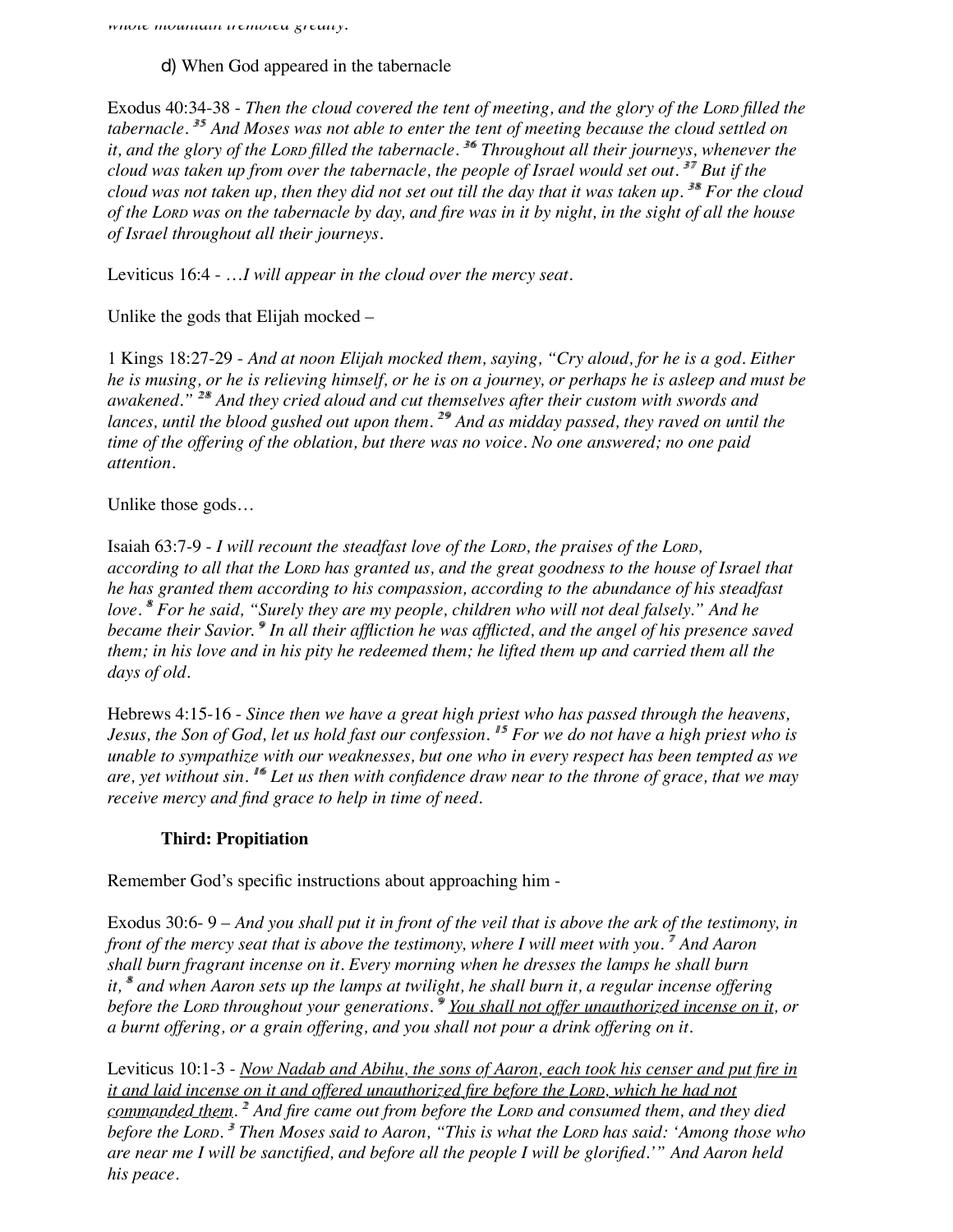How can an unholy people approach a holy God?

Leviticus 16:1-3 - *The LORD spoke to Moses after the death of the two sons of Aaron, when they drew near before the LORD and died, 2 2 and the LORD said to Moses, "Tell Aaron your brother not to come at any time into the Holy Place inside the veil, before the mercy seat that is on the ark, so that he may not die. For I will appear in the cloud over the mercy seat. 3 3 But in this way Aaron shall come into the Holy Place…*

Let's talk about propitiation –

On the day of atonement two animals were 'sacrificed to God' –

a) One was sent into the wilderness – *expiation = to take away*

Leviticus 16:20-22 *– And when he has made an end of atoning for the Holy Place and the tent of meeting and the altar, he shall present the live goat.* <sup>21</sup> And Aaron shall lay both his hands on the *head of the live goat, and confess over it all the iniquities of the people of Israel, and all their transgressions, all their sins. And he shall put them on the head of the goat and send it away into the wilderness by the hand of a man who is in readiness.* <sup>22</sup> The goat shall bear all their *iniquities on itself to a remote area, and he shall let the goat go free in the wilderness.*

b) One was killed – *propitiation = to cover*

Leviticus 16:15-16 - *…he shall kill the goat of the sin offering that is for the people and bring its blood inside the veil and do with its blood as he did with the blood of the bull, sprinkling it over the mercy seat and in front of the mercy seat. 16 16 Thus he shall make atonement for the Holy Place, because of the uncleannesses of the people of Israel and because of their transgressions, all their sins. And so he shall do for the tent of meeting, which dwells with them in the midst of their uncleannesses.*

This is propitiation. The mercy seat is where atonement is made for sin and God is propitiated.

*Propitiation = covering Propitiated = satisfied*

The word *propitiation* carries the basic idea of appeasement or satisfaction, specifically toward God. Propitiation is a two-part act that involves appeasing the wrath of an offended person and being reconciled to him.

Romans 3:22b-25a - *For there is no distinction:*<sup>23</sup> for all have sinned and fall short of the glory *of God, 24 24 and are justified by his grace as a gift, through the redemption that is in Christ Jesus,* <sup>25</sup> whom God put forward as a propitiation by his blood, to be received by faith.

Hebrews 2:14-17 - *Since therefore the children share in flesh and blood, he himself likewise partook of the same things, that through death he might destroy the one who has the power of death, that is, the devil,* <sup>15</sup> and deliver all those who through fear of death were subject *to lifelong slavery. 16 16 For surely it is not angels that he helps, but he helps the offspring of Abraham.* <sup>17</sup> Therefore he had to be made like his brothers in every respect, so that he might *become a merciful and faithful high priest in the service of God, to make propitiation for the sins of the people.*

John 2:2 - *He is the propitiation for our sins, and not for ours only but also for the sins of the whole world.*

1 John 4:10 *– In this is love, not that we have loved God but that he loved us and sent his Son to be the propitiation for our sins.*

How does propitiation happen? In Christ, God has satisfied his own anger through the death of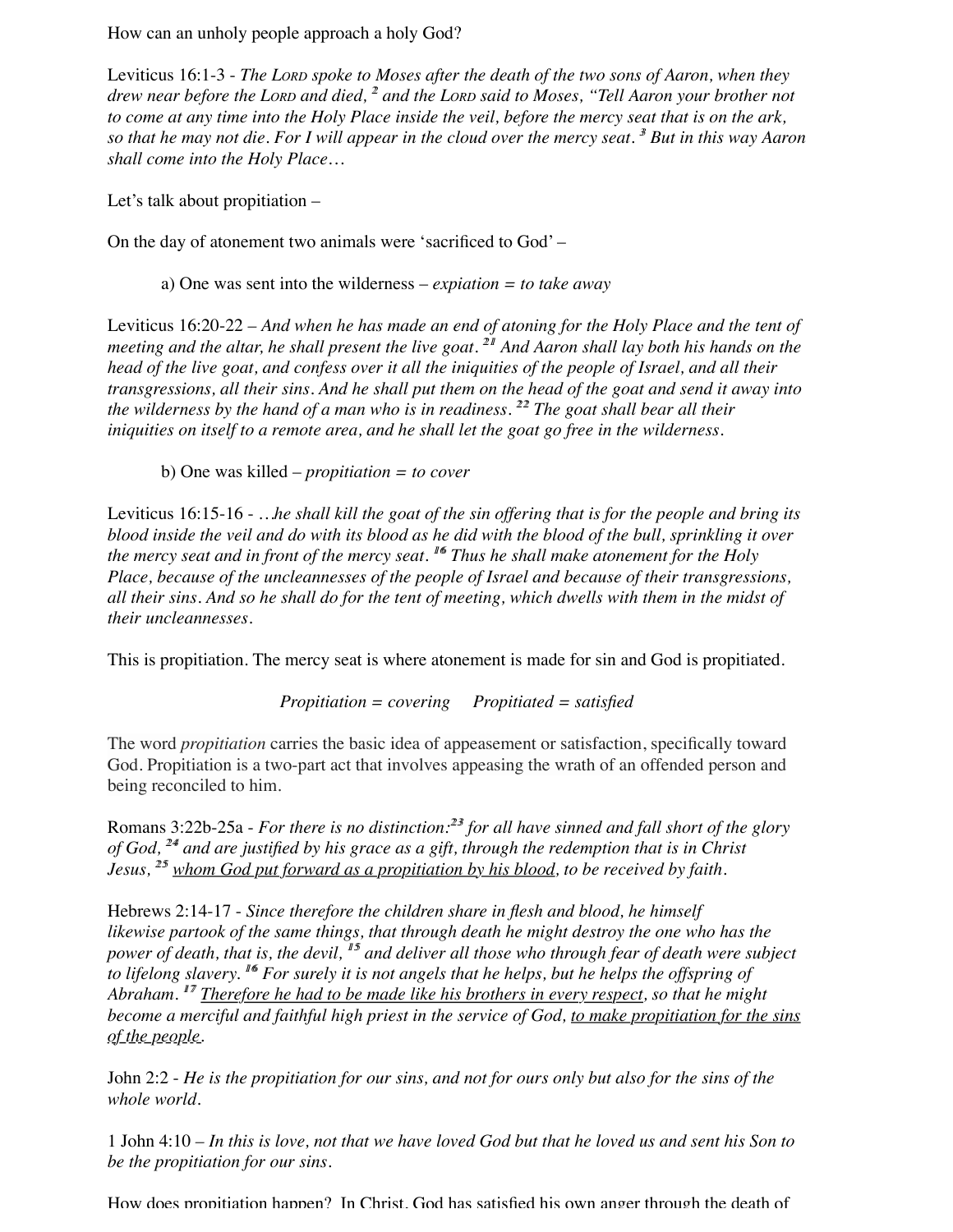How does propitiation happen? In Christ, God has satisfied his own anger through the death of Jesus, his Son, making Christ the only way to the Father –

Psalm 85:1-3 - *LORD, you were favorable to your land; you restored the fortunes of Jacob. 2 2 You forgave the iniquity of your people; you covered all their sin. Selah 3 3 You withdrew all your wrath; you turned from your hot anger.*

Hebrews 10:26-31 - *For if we go on sinning deliberately after receiving the knowledge of the truth, there no longer remains a sacrifice for sins,*  $27$  but a fearful expectation of judgment, and a *fury of fire that will consume the adversaries.* <sup>28</sup> Anyone who has set aside the law of Moses dies *without mercy on the evidence of two or three witnesses.* <sup>29</sup> How much worse punishment, do you *think, will be deserved by the one who has trampled underfoot the Son of God, and has profaned the blood of the covenant by which he was sanctified, and has outraged the Spirit of grace?30 30 For we know him who said, "Vengeance is mine; I will repay." And again, "The Lord* will judge his people." <sup>31</sup> It is a fearful thing to fall into the hands of the living God.

## **Fourth: The Day of Atonement. Leviticus. v 16**

Before entering the tabernacle, Aaron was to bathe and put on special garments (v. 4), then sacrifice a bull for a sin offering for himself and Israel

Leviticus 16:15 - *Then he shall kill the goat of the sin offering that is for the people and bring its blood inside the veil and do with its blood as he did with the blood of the bull, sprinkling it over the mercy seat and in front of the mercy seat.*

The other goat was used as a scapegoat. Aaron placed his hands on its head, confessed over it the rebellion and wickedness of the Israelites, and sent the goat out with an appointed man who released it into the wilderness (v. 21).

These goats carried on itself all the sins of the people, which were forgiven for another year.

Leviticus 16:30 - *For on this day shall atonement be made for you to cleanse you. You shall be clean before the LORD from all your sins.* 

But was the tabernacle and its offerings enough?

Isaiah 1:11 - *"What to me is the multitude of your sacrifices? says the LORD; I have had enough of burnt offerings of rams and the fat of well-fed beasts; I do not delight in the blood of bulls, or of lambs, or of goats.*

Hebrews 10:1-10 *- For since the law has but a shadow of the good things to come instead of the true form of these realities, it can never, by the same sacrifices that are continually offered every year, make perfect those who draw near. 2 2 Otherwise, would they not have ceased to be offered, since the worshipers, having once been cleansed, would no longer have any consciousness of sins? 3 3 But in these sacrifices there is a reminder of sins every year. 4 4 For it is impossible for the blood of bulls and goats to take away sins. 5 5 Consequently, when Christ came into the world, he said, "Sacrifices and offerings you have not desired, but a body have you prepared for me; 6 6 in burnt offerings and sin offerings you have taken no pleasure. 7 7 Then I said, 'Behold, I have come to do your will, O God, as it is written of me in the scroll of the book.'"*

*8 8 When he said above, "You have neither desired nor taken pleasure in sacrifices and offerings and burnt offerings and sin offerings" (these are offered according to the law),*  $\mathcal{P}$  then he *added, "Behold, I have come to do your will." He does away with the first in order to establish the second. 10 10 And by that will we have been sanctified through the offering of the body of Jesus Christ once for all.*

**Conclusion:** Look at the picture of the mercy seat

1 Peter 1:10-12 **-** *Concerning this salvation, the prophets who prophesied about the grace that*